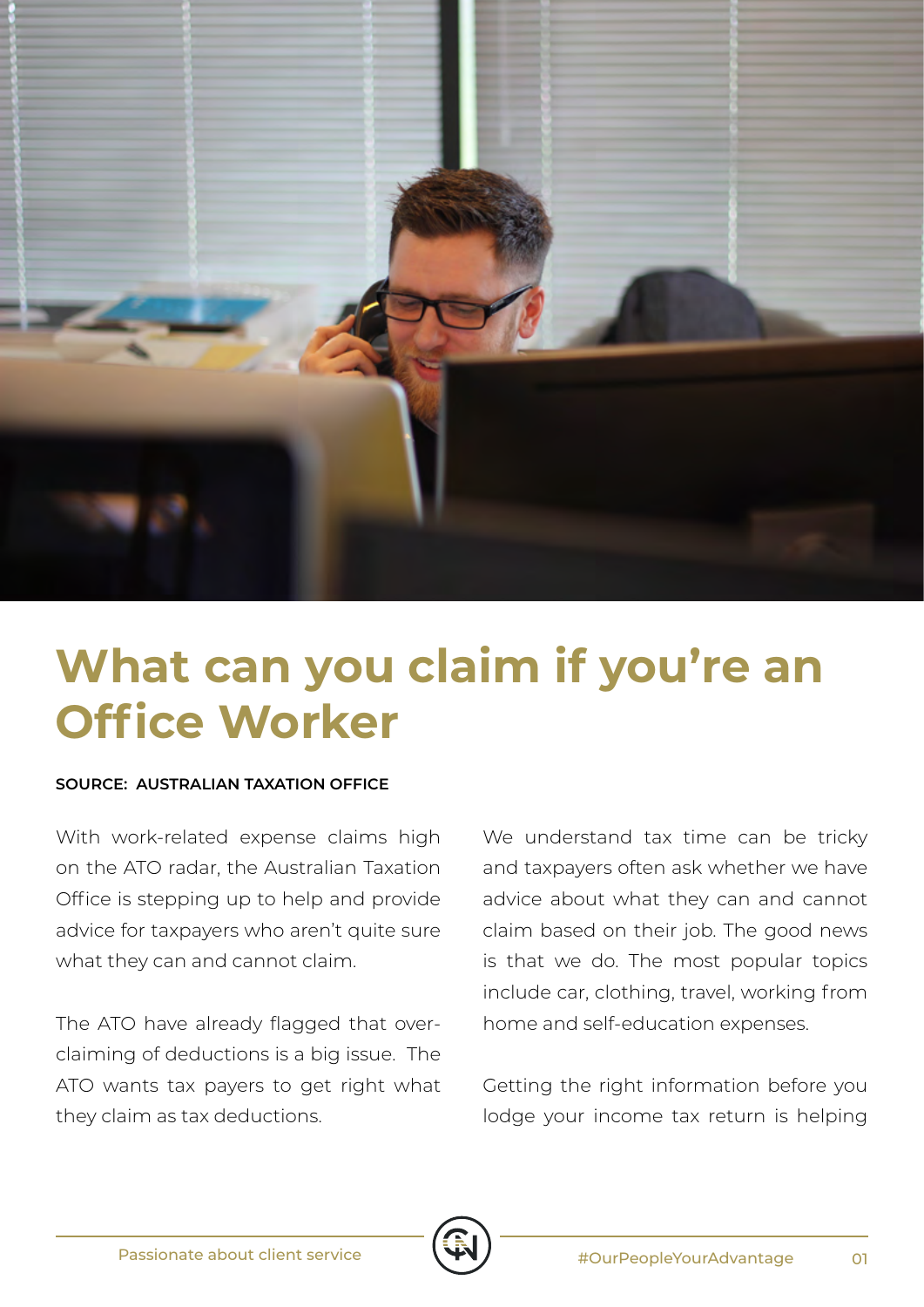our clients to get their claims right and avoid issues later on.

We want every person to have the information they need to know whether they can make a claim, to get it right, and know what records they need to keep. Understanding what you can and cannot claim will help ensure that your income tax return is processed quickly and any refund is paid as soon as possible. Most people want to lodge their income tax return with the right information and helping people to do that in the first place is the most efficient way to operate.

## **What you can and can't claim**

Each occupation has specific circumstances which affect what can and cannot be claimed. Here are some snippets from some ATO occupation guides. Remember, regardless of the occupation you are in, you can only claim the work-related part of expenses, and you must meet the three golden rules:

- You must have spent the money yourself and not been reimbursed;
- The claim must be directly related to earning your income; and
- You need a record to prove it.

## **Office Worker employees: workrelated expenses**

Common deductions include the following:

- You can claim a deduction when you:
	- drive between separate jobs on the same day – eg from your office job to a second job as a musician,
	- drive to and from an alternate workplace for the same employer on the same day – eg travelling to a different office to attend a meeting for the same employer.
- You can claim a deduction for selfeducation expenses if your course relates directly to your current job, eg human resource training for a manager.
- You can claim a deduction for travel expenses if you are required to travel overnight and don't attend your usual work location – eg travelling to a remote office, provided the cost was incurred while carrying out your work duties. This could include meals, accommodation, fares and incidental expenses that you incurred and your employer has not provided or reimbursed you.
- You can claim a percentage of the running costs of your home office if you have to work from home, including depreciation of office equipment, workrelated phone calls and internet access